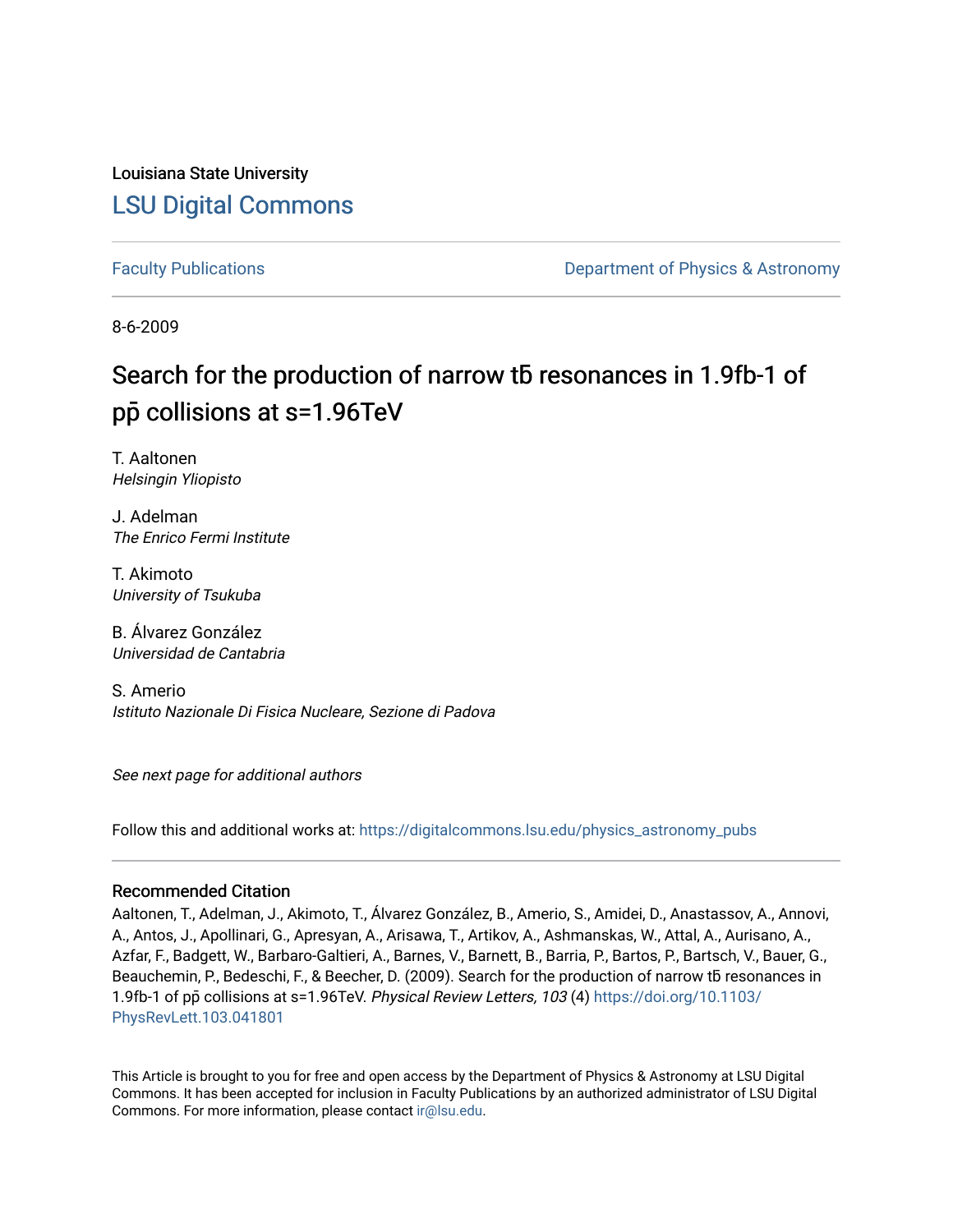### Authors

T. Aaltonen, J. Adelman, T. Akimoto, B. Álvarez González, S. Amerio, D. Amidei, A. Anastassov, A. Annovi, J. Antos, G. Apollinari, A. Apresyan, T. Arisawa, A. Artikov, W. Ashmanskas, A. Attal, A. Aurisano, F. Azfar, W. Badgett, A. Barbaro-Galtieri, V. E. Barnes, B. A. Barnett, P. Barria, P. Bartos, V. Bartsch, G. Bauer, P. H. Beauchemin, F. Bedeschi, and D. Beecher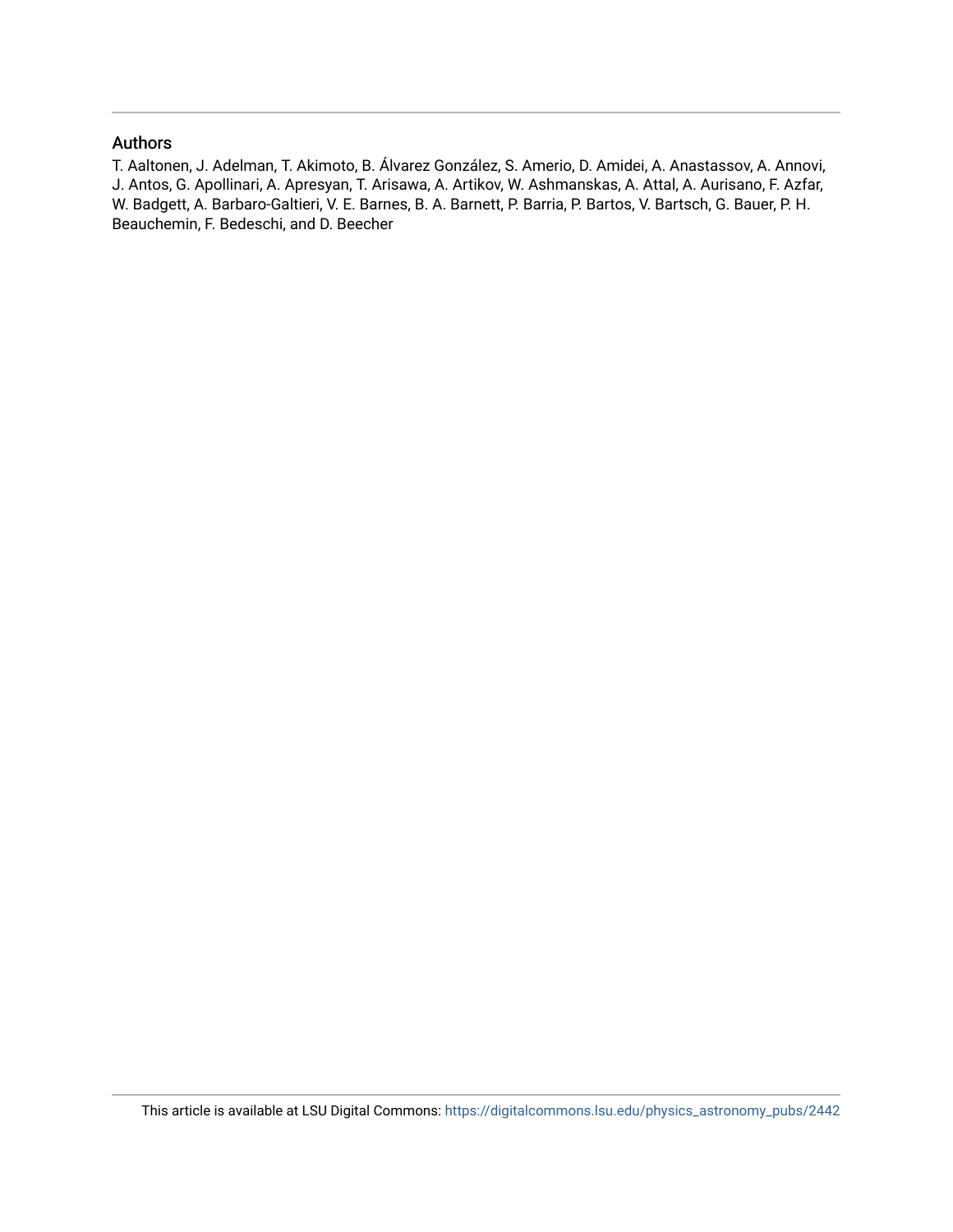

## *Search for the Production of Narrow tb-bar Resonances in 1.9 fb-1 of pp-bar Collisions at sqrt[s]=1.96 TeV*

The MIT Faculty has made this article openly available. *[Please](https://libraries.mit.edu/forms/dspace-oa-articles.html) share* how this access benefits you. Your story matters.

| <b>Citation</b>     | CDF Collaboration et al. "Search for the Production of Narrow tb-<br>bar Resonances in 1.9 fb-1 of pp-bar Collisions at s=1.96 TeV."<br>Physical Review Letters 103.4 (2009): 041801. © 2009 The American<br><b>Physical Society</b> |
|---------------------|--------------------------------------------------------------------------------------------------------------------------------------------------------------------------------------------------------------------------------------|
| <b>As Published</b> | http://dx.doi.org/10.1103/PhysRevLett.103.041801                                                                                                                                                                                     |
| <b>Publisher</b>    | <b>American Physical Society</b>                                                                                                                                                                                                     |
| <b>Version</b>      | Final published version                                                                                                                                                                                                              |
| <b>Citable link</b> | http://hdl.handle.net/1721.1/51841                                                                                                                                                                                                   |
| <b>Terms of Use</b> | Article is made available in accordance with the publisher's<br>policy and may be subject to US copyright law. Please refer to the<br>publisher's site for terms of use.                                                             |



DSpace@MIT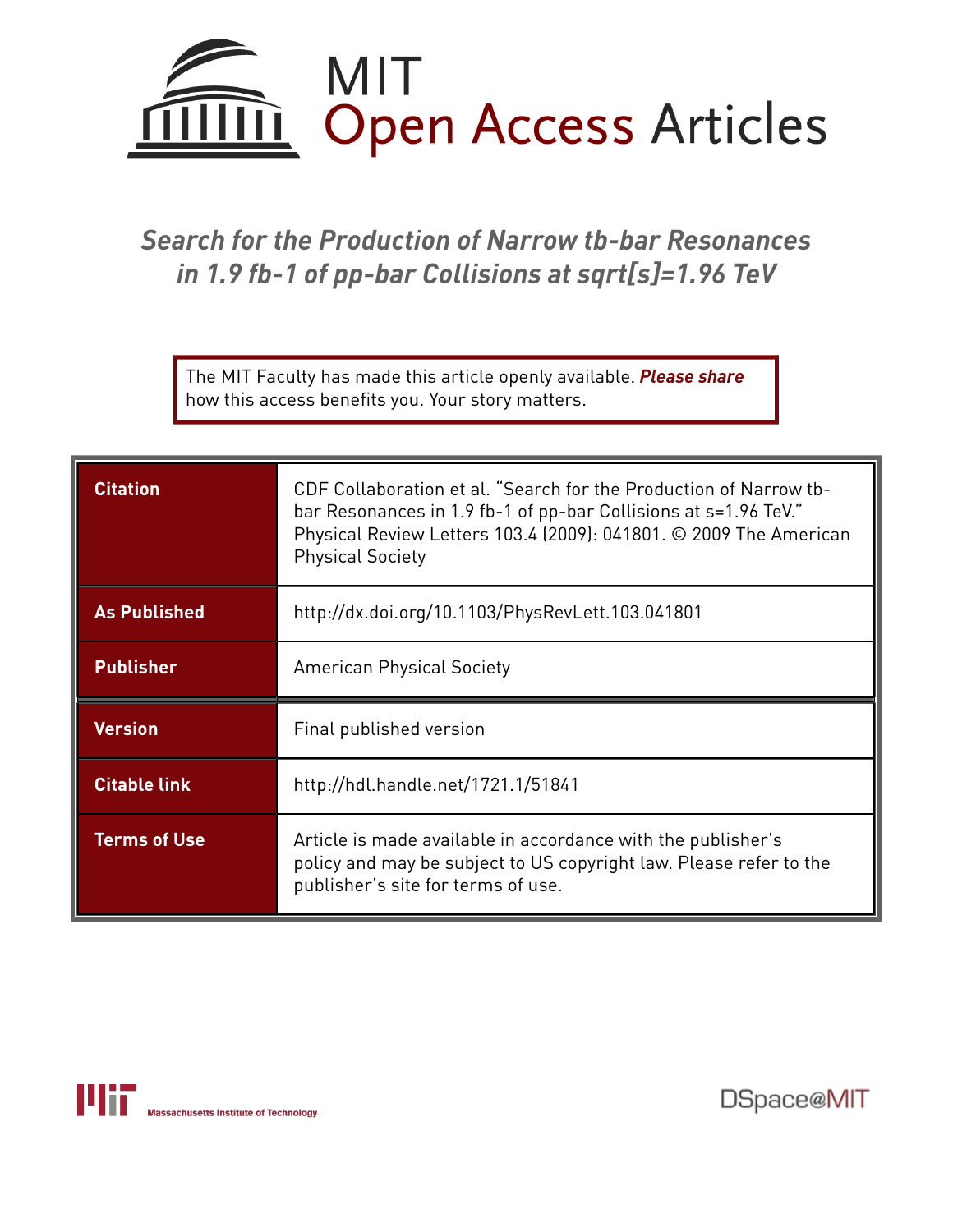# Search for the Production of Narrow  $t \bar{b}$  Resonances in 1.9 <code>fb $^{-1}$ </code> of  $p \bar{p}$  Collisions at  $\sqrt{s} = 1.96\;\text{TeV}$

<span id="page-3-12"></span><span id="page-3-11"></span><span id="page-3-10"></span><span id="page-3-9"></span><span id="page-3-8"></span><span id="page-3-7"></span><span id="page-3-6"></span><span id="page-3-5"></span><span id="page-3-4"></span><span id="page-3-3"></span><span id="page-3-2"></span><span id="page-3-1"></span><span id="page-3-0"></span>T. Aaltonen,<s[u](#page-9-0)p>24</sup> J. Adelman,<sup>14</sup> T. Akimoto,<sup>55</sup> B. Álvarez González,<sup>12,u</sup> S. Amerio,<sup>43b,43a</sup> D. Amidei,<sup>34</sup> A. Anastassov,<sup>38</sup> A. Annovi,<sup>20</sup> J. Antos,<sup>15</sup> G. Apollinari,<sup>18</sup> A. Apresyan,<sup>48</sup> T. Arisawa,<sup>57</sup> A. Artikov,<sup>16</sup> W. Ashmanskas,<sup>18</sup> A. Attal,<sup>4</sup> A. Aurisano,<sup>53</sup> F. Azfar,<sup>42</sup> W. Badgett,<sup>18</sup> A. Barbaro-Galtieri,<sup>28</sup> V. E. Barnes,<sup>48</sup> B. A. Barnett,<sup>26</sup> P. Barria,<sup>46c,46a</sup> P. Bartos,<sup>15</sup> V. Bartsch,<sup>30</sup> G. Bauer,<sup>32</sup> P.-H. Beauchemin,<sup>33</sup> F. Bedeschi,<sup>46a</sup> D. Beecher,<sup>30</sup> S. Behari,<sup>26</sup> G. Bellettini,<sup>46b,46a</sup> J. Bellinger,<sup>59</sup> D. Benjamin,<sup>17</sup> A. Beretvas,<sup>18</sup> J. Beringer,<sup>28</sup> A. Bhatti,<sup>50</sup> M. Binkley,<sup>18</sup> D. Bisello,<sup>43b,43a</sup> I. Bizjak,<sup>30[,z](#page-9-1)</sup> R. E. Blair,<sup>2</sup> C. Blocker,<sup>7</sup> B. Blumenfeld,<sup>26</sup> A. Bocci,<sup>17</sup> A. Bodek,<sup>49</sup> V. Boisvert,<sup>49</sup> G. Bolla,<sup>48</sup> D. Bortoletto,<sup>48</sup> J. Boudreau,<sup>47</sup> A. Boveia,<sup>11</sup> B. Brau,<sup>11,[b](#page-9-2)</sup> A. Bridgeman,<sup>25</sup> L. Brigliadori,<sup>6b,6a</sup> C. Bromberg,<sup>35</sup> E. Brubaker,<sup>14</sup> J. Budagov,<sup>16</sup> H. S. Budd,<sup>49</sup> S. Budd,<sup>25</sup> S. Burke,<sup>18</sup> K. Burkett,<sup>18</sup> G. Busetto,<sup>43b,43a</sup> P. Bussey,<sup>22</sup> A. Buzatu,<sup>33</sup> K. L. Byrum,<sup>2</sup> S. Cabrera,<sup>17,[w](#page-9-3)</sup> C. Calancha,<sup>31</sup> M. Campanelli,<sup>35</sup> M. Campbell,<sup>34</sup> F. Canelli,<sup>14,18</sup> A. Canepa,<sup>45</sup> B. Carls,<sup>25</sup> D. Carlsmith,<sup>59</sup> R. Carosi,<sup>46a</sup> S. Carrillo,<sup>19[,o](#page-9-4)</sup> S. Carron,<sup>33</sup> B. Casal,<sup>12</sup> M. Casarsa,<sup>18</sup> A. Castro,<sup>6b,6a</sup> P. Catastini,<sup>46c,46a</sup> D. Cauz,<sup>54b,54a</sup> V. Cavaliere,<sup>46c,46a</sup> M. Cavalli-Sforza,<sup>4</sup> A. Cerri,<sup>28</sup> L. Cerrito,<sup>30[,q](#page-9-5)</sup> S. H. Chang,<sup>61</sup> Y. C. Chen,<sup>1</sup> M. Chertok,<sup>8</sup> G. Chiarelli,<sup>46a</sup> G. Chlachidze,<sup>18</sup> F. Chlebana,<su[p](#page-9-6)>18</sup> K. Cho,<sup>61</sup> D. Chokheli,<sup>16</sup> J. P. Chou,<sup>23</sup> G. Choudalakis,<sup>32</sup> S. H. Chuang,<sup>52</sup> K. Chung,<sup>18,p</sup> W. H. Chung,<sup>59</sup> Y. S. Chung,<sup>49</sup> T. Chwalek,<sup>27</sup> C. I. Ciobanu,<sup>44</sup> M. A. Ciocci,<sup>46c,46a</sup> A. Clark,<sup>21</sup> D. Clark,<sup>7</sup> G. Compostella,<sup>43a</sup> M. E. Convery, <sup>18</sup> J. Conway, <sup>8</sup> M. Cordelli, <sup>20</sup> G. Cortiana, <sup>43b, 43a</sup> C. A. Cox, <sup>8</sup> D. J. Cox, <sup>8</sup> F. Crescioli, <sup>46b, 46a</sup> C. Cuenca Almenar,<sup>8[,w](#page-9-3)</sup> J. Cuevas,<sup>12[,u](#page-9-0)</sup> R. Culbertson,<sup>18</sup> J. C. Cully,<sup>34</sup> D. Dagenhart,<sup>18</sup> M. Datta,<sup>18</sup> T. Davies,<sup>22</sup> P. de Barbaro,<sup>49</sup> S. De Cecco,<sup>51a</sup> A. Deisher,<sup>28</sup> G. De Lorenzo,<sup>4</sup> M. Dell'Orso,<sup>46b,46a</sup> C. Deluca,<sup>4</sup> L. Demortier,<sup>50</sup> J. Deng,<sup>17</sup> M. Deninno, <sup>6a</sup> P. F. Derwent, <sup>18</sup> A. Di Canto, <sup>46b, 46a</sup> G. P. di Giovanni, <sup>44</sup> C. Dionisi, <sup>51b, 51a</sup> B. Di Ruzza, <sup>54b, 54a</sup> J. R. Dittmann,<sup>5</sup> M. D'Onofrio,<sup>4</sup> S. Donati,<sup>46b,46a</sup> P. Dong,<sup>9</sup> J. Donini,<sup>43a</sup> T. Dorigo,<sup>43a</sup> S. Dube,<sup>52</sup> J. Efron,<sup>39</sup> A. Elagin,<sup>53</sup> R. Erbacher,  $8$  D. Errede,  $25$  S. Errede,  $25$  R. Eusebi,  $^{18}$  H. C. Fang,  $^{28}$  S. Farrington,  $^{42}$  W. T. Fedorko,  $^{14}$  R. G. Feild,  $^{60}$ M. Feindt,<sup>27</sup> J. P. Fernandez,<sup>31</sup> C. Ferrazza,<sup>46d,46a</sup> R. Field,<sup>19</sup> G. Flanagan,<sup>48</sup> R. Forrest,<sup>8</sup> M. J. Frank,<sup>5</sup> M. Franklin,<sup>23</sup> J. C. Freeman, <sup>18</sup> I. Furic, <sup>19</sup> M. Gallinaro, <sup>51a</sup> J. Galyardt, <sup>13</sup> F. Garberson, <sup>11</sup> J. E. Garcia, <sup>21</sup> A. F. Garfinkel, <sup>48</sup> P. Garosi, <sup>46c, 46a</sup> K. Genser,<sup>18</sup> H. Gerberich,<sup>25</sup> D. Gerdes,<sup>34</sup> A. Gessler,<sup>27</sup> S. Giagu,<sup>51b,51a</sup> V. Giakoumopoulou,<sup>3</sup> P. Giannetti,<sup>46a</sup> K. Gibson,<sup>47</sup> J. L. Gimmell,<sup>49</sup> C. M. Ginsburg,<sup>18</sup> N. Giokaris,<sup>3</sup> M. Giordani,<sup>54b,54a</sup> P. Giromini,<sup>20</sup> M. Giunta,<sup>46a</sup> G. Giurgiu,<sup>26</sup> V. Glagolev,<sup>16</sup> D. Glenzinski,<sup>18</sup> M. Gold,<sup>37</sup> N. Goldschmidt,<sup>19</sup> A. Golossanov,<sup>18</sup> G. Gomez,<sup>12</sup> G. Gomez-Ceballos,<sup>32</sup> M. Goncharov,<sup>32</sup> O. González,<sup>31</sup> I. Gorelov,<sup>37</sup> A. T. Goshaw,<sup>17</sup> K. Goulianos,<sup>50</sup> A. Gresele,<sup>43b,43a</sup> S. Grinstein,<sup>23</sup> C. Grosso-Pilcher,<sup>14</sup> R. C. Group,<sup>18</sup> U. Grundler,<sup>25</sup> J. Guimaraes da Costa,<sup>23</sup> Z. Gunay-Unalan,<sup>35</sup> C. Haber,<sup>28</sup> K. Hahn,<sup>32</sup> S. R. Hahn,<sup>18</sup> E. Halkiadakis,<sup>52</sup> B.-Y. Han,<sup>49</sup> J. Y. Han,<sup>49</sup> F. Happacher,<sup>20</sup> K. Hara,<sup>55</sup> D. Hare,<sup>52</sup> M. Hare,<sup>56</sup> S. Harper,<sup>42</sup> R. F. Harr,<sup>58</sup> R. M. Harris,<sup>18</sup> M. Hartz,<sup>47</sup> K. Hatakeyama,<sup>50</sup> C. Hays,<sup>42</sup> M. Heck,<sup>27</sup> A. Heijboer,<sup>45</sup> J. Heinrich,<sup>45</sup> C. Henderson,<sup>32</sup> M. Herndon,<sup>59</sup> J. Heuser,<sup>27</sup> S. Hewamanage,<sup>5</sup> D. Hidas,<sup>17</sup> C. S. Hill,<sup>11[,d](#page-9-7)</sup> D. Hirschbuehl,<sup>27</sup> A. Hocker,<sup>18</sup> S. Hou,<sup>1</sup> M. Houlden,<sup>29</sup> S.-C. Hsu,<sup>28</sup> B. T. Huffman,<sup>42</sup> R. E. Hughes,<sup>39</sup> U. Husemann,<sup>60</sup> M. Hussein,<sup>35</sup> J. Huston,<sup>35</sup> J. Incandela,<sup>11</sup> G. Introzzi,<sup>46a</sup> M. Iori,<sup>51b,51a</sup> A. Ivanov,<sup>8</sup> E. James,<sup>18</sup> D. Jang,<sup>13</sup> B. Jayatilaka,<sup>17</sup> E. J. Jeon,<sup>61</sup> M. K. Jha,<sup>6a</sup> S. Jindariani,<sup>18</sup> W. Johnson,<sup>8</sup> M. Jones,<sup>48</sup> K. K. Joo,<sup>61</sup> S. Y. Jun,<sup>13</sup> J. E. Jung,<sup>61</sup> T. R. Junk,<sup>18</sup> T. Kamon,<sup>53</sup> D. Kar,<sup>19</sup> P. E. Karchi[n](#page-9-8),<sup>58</sup> Y. Kato,<sup>41,n</sup> R. Kephart,<sup>18</sup> W. Ketchum,<sup>14</sup> J. Keung,<sup>45</sup> V. Khotilovich,<sup>53</sup> B. Kilminster,<sup>18</sup> D. H. Kim,<sup>61</sup> H. S. Kim,<sup>61</sup> H. W. Kim,<sup>61</sup> J. E. Kim,<sup>61</sup> M. J. Kim,<sup>20</sup> S. B. Kim,<sup>61</sup> S. H. Kim,<sup>55</sup> Y. K. Kim,<sup>14</sup> N. Kimura,<sup>55</sup> L. Kirsch,<sup>7</sup> S. Klimenko,<sup>19</sup> B. Knuteson,<sup>32</sup> B. R. Ko,<sup>17</sup> K. Kondo,<sup>57</sup> D. J. Kong,<sup>61</sup> J. Konigsberg,<sup>19</sup> A. Korytov,<sup>19</sup> A. V. Kotwal,<sup>17</sup> M. Kreps,<sup>27</sup> J. Kroll,<sup>45</sup> D. Krop,<sup>14</sup> N. Krumnack,<sup>5</sup> M. Kruse,<sup>17</sup> V. Krutelyov,<sup>11</sup> T. Kubo,<sup>55</sup> T. Kuhr,<sup>27</sup> N. P. Kulkarni,<sup>58</sup> M. Kura[t](#page-9-9)a,<sup>55</sup> S. Kwang,<sup>14</sup> A. T. Laasanen,<sup>48</sup> S. Lami,<sup>46a</sup> S. Lammel,<sup>18</sup> M. Lancaster,<sup>30</sup> R. L. Lander,<sup>8</sup> K. Lannon,<sup>39,t</sup> A. Lath,<sup>52</sup> G. Latino,<sup>46c,46a</sup> I. Lazzizzera,<sup>43b,43a</sup> T. LeCompte,<sup>2</sup> E. Lee,<sup>53</sup> H. S. Lee,<sup>14</sup> S. W. Lee,<sup>53,[v](#page-9-10)</sup> S. Leone,<sup>46a</sup> J. D. Lewis,<sup>18</sup> C.-S. Lin,<sup>28</sup> J. Linacre,<sup>42</sup> M. Lindgren,<sup>18</sup> E. Lipeles,<sup>45</sup> A. Lister,<sup>8</sup> D. O. Litvintsev,<sup>18</sup> C. Liu,<sup>47</sup> T. Liu,<sup>18</sup> N. S. Lockyer,<sup>45</sup> A. Loginov,<sup>60</sup> M. Loreti,<sup>43b,43a</sup> L. Lovas,<sup>15</sup> D. Lucchesi,<sup>43b,43a</sup> C. Luci,<sup>51b,51a</sup> J. Lueck,<sup>27</sup> P. Lujan,<sup>28</sup> P. Lukens,<sup>18</sup> G. Lungu,<sup>50</sup> L. Lyons,<sup>42</sup> J. Lys,<sup>28</sup> R. Lysak,<sup>15</sup> D. MacQueen,<sup>33</sup> R. Madrak,<sup>18</sup> K. Maeshima,<sup>18</sup> K. Makhoul,<sup>32</sup> T. Maki,<sup>24</sup> P. Maksimovic,<sup>26</sup> S. Malde,<sup>42</sup> S. Malik,<sup>30</sup> G. Manca,<sup>29,[f](#page-9-11)</sup> A. Manousakis-Katsikakis,<sup>3</sup> F. Margaroli,<sup>48</sup> C. Marino,<sup>27</sup> C. P. Marino,<sup>25</sup> A. Martin,<sup>60</sup> V. Martin,<sup>22,1</sup> M. Martínez,<sup>4</sup> R. Martínez-Ballarín,<sup>31</sup> T. Maruyama,<sup>55</sup> P. Mastrandrea,<sup>51a</sup> T. Masubuchi,<sup>55</sup> M. Mathis,<sup>26</sup> M. E. Mattson,<sup>58</sup> P. Mazzanti,<sup>6a</sup> K. S. McFarland,<sup>49</sup> P. McIntyre,<sup>53</sup> R. McNulty,<sup>29[,k](#page-9-13)</sup> A. Mehta,<sup>29</sup> P. Mehtala,<sup>24</sup> A. Menzione,<sup>46a</sup> P. Merkel,<sup>48</sup> C. Mesropian,<sup>50</sup> T. Miao,<sup>18</sup> N. Miladinovic,<sup>7</sup> R. Miller,<sup>35</sup> C. Mills,<sup>23</sup> M. Milnik,<sup>27</sup> A. Mitra,<sup>1</sup> G. Mitselmakher,<sup>19</sup> H. Miyake,<sup>55</sup> N. Moggi,<sup>6a</sup> M. N. Mondragon,<sup>18,0</sup> C. S. Moon,<sup>61</sup> R. Moore,<sup>18</sup> M. J. Morello,<sup>46a</sup> J. Morlock,<sup>27</sup> P. Movilla Fernandez,<sup>18</sup> J. Mülmenstädt,<sup>28</sup> A. Mukherjee,<sup>18</sup> Th. Muller,<su[p](#page-9-6)>27</sup> R. Mumford,<sup>26</sup> P. Murat,<sup>18</sup> M. Mussini,<sup>6b,6a</sup> J. Nachtman,<sup>18,p</sup> Y. Nagai,<sup>55</sup> A. Nagano,<sup>55</sup> J. Naganoma,<sup>55</sup>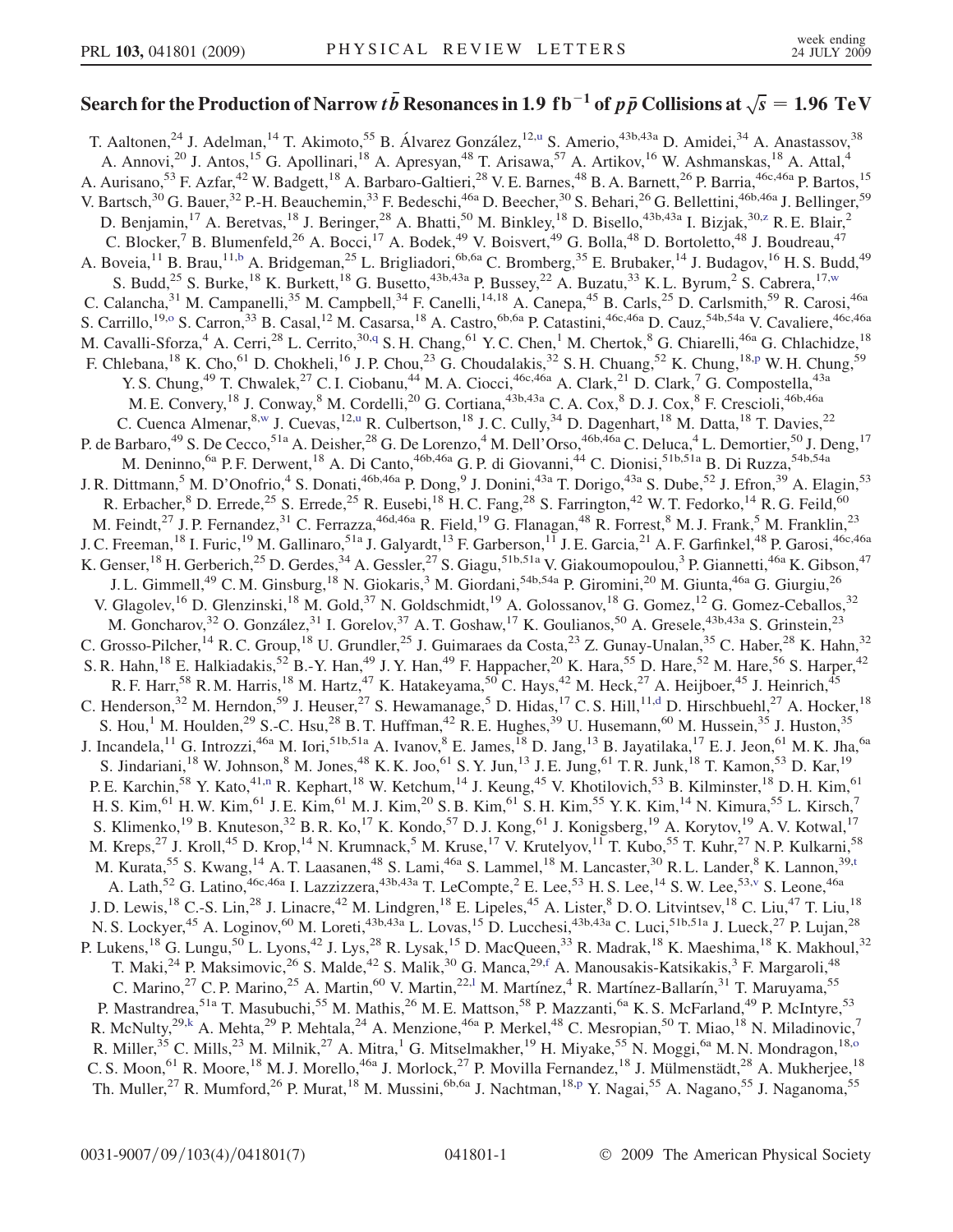<span id="page-4-9"></span><span id="page-4-8"></span><span id="page-4-6"></span><span id="page-4-4"></span><span id="page-4-0"></span>K. Nakamura,<sup>55</sup> I. Nakano,<sup>40</sup> A. Napier,<sup>56</sup> V. Necula,<sup>17</sup> J. Nett,<sup>59</sup> C. Neu,<sup>45[,x](#page-9-14)</sup> M. S. Neubauer,<sup>25</sup> S. Neubauer,<sup>27</sup> J. Nielsen,<sup>28,[h](#page-9-15)</sup> L. Nodulman,<sup>2</sup> M. Norman,<sup>10</sup> O. Norniella,<sup>25</sup> E. Nurse,<sup>30</sup> L. Oakes,<sup>42</sup> S. H. Oh,<sup>17</sup> Y. D. Oh,<sup>61</sup> I. Oksuzian,<sup>19</sup> T. Okusawa,<sup>41</sup> R. Orava,<sup>24</sup> K. Osterberg,<sup>24</sup> S. Pagan Griso,<sup>43b,43a</sup> C. Pagliarone,<sup>54a</sup> E. Palencia,<sup>18</sup> V. Papadimitriou,<sup>18</sup> A. Papaikonomou,<sup>27</sup> A. A. Paramonov,<sup>14</sup> B. Parks,<sup>39</sup> S. Pashapour,<sup>33</sup> J. Patrick,<sup>18</sup> G. Pauletta,<sup>54b,54a</sup> M. Paulini,<sup>13</sup> C. Paus,<sup>32</sup> T. Peiffer,<sup>27</sup> D. E. Pellett,<sup>8</sup> A. Penzo,<sup>54a</sup> T. J. Phillips,<sup>17</sup> G. Piacentino,<sup>46a</sup> E. Pianori,<sup>45</sup> L. Pinera,<sup>19</sup> K. Pitts,<sup>25</sup> C. Plager,<sup>9</sup> L. Pondrom,<sup>59</sup> O. Poukhov,<sup>16,[a](#page-9-16)</sup> N. Pounder,<sup>42</sup> F. Prakoshyn,<sup>16</sup> A. Pronko,<sup>18</sup> J. Proudfoot,<sup>2</sup> F. Ptohos,<sup>18[,j](#page-9-17)</sup> E. Pueschel,<sup>13</sup> G. Punzi,<sup>46b,46a</sup> J. Pursley,<sup>59</sup> J. Ra[d](#page-9-7)emacker,<sup>42,d</sup> A. Rahaman,<sup>47</sup> V. Ramakrishnan,<sup>59</sup> N. Ranjan,<sup>48</sup> I. Redondo,<sup>31</sup> P. Renton,<sup>42</sup> M. Renz,<sup>27</sup> M. Rescigno,<sup>51a</sup> S. Richter,<sup>27</sup> F. Rimondi,<sup>6b,6a</sup> L. Ristori,<sup>46a</sup> A. Robson,<sup>22</sup> T. Rodrigo,<sup>12</sup> T. Rodriguez,<sup>45</sup> E. Rogers,<sup>25</sup> S. Rolli,<sup>56</sup> R. Roser,<sup>18</sup> M. Rossi,<sup>54a</sup> R. Rossin,<sup>11</sup> P. Roy,<sup>33</sup> A. Ruiz,<sup>12</sup> J. Russ,<sup>13</sup> V. Rusu,<sup>18</sup> B. Rutherford,<sup>18</sup> H. Saarikko,<sup>24</sup> A. Safonov,<sup>53</sup> W. K. Sakumoto,<sup>49</sup> O. Saltó,<sup>4</sup> L. Santi,<sup>54b,54a</sup> S. Sarkar,<sup>51b,51a</sup> L. Sartori,<sup>46a</sup> K. Sato,<sup>18</sup> A. S[a](#page-9-16)voy-Navarro,<sup>44</sup> P. Schlabach,<sup>18</sup> A. Schmidt,<sup>27</sup> E. E. Schmidt,<sup>18</sup> M. A. Schmidt,<sup>14</sup> M. P. Schmidt,<sup>60,a</sup> M. Schmitt,<sup>38</sup> T. Schwarz,  $8$  L. Scodellaro,<sup>12</sup> A. Scribano,<sup>46c,46a</sup> F. Scuri,<sup>46a</sup> A. Sedov,<sup>48</sup> S. Seidel,<sup>37</sup> Y. Seiya,<sup>41</sup> A. Semenov,<sup>16</sup> L. Sexton-Kennedy,<[s](#page-9-18)up>18</sup> F. Sforza,<sup>46b,46a</sup> A. Sfyrla,<sup>25</sup> S. Z. Shalhout,<sup>58</sup> T. Shears,<sup>29</sup> P. F. Shepard,<sup>47</sup> M. Shimojima,<sup>55,s</sup> S. Shiraishi,<sup>14</sup> M. Shochet,<sup>14</sup> Y. Shon,<sup>59</sup> I. Shreyber,<sup>36</sup> P. Sinervo,<sup>33</sup> A. Sisakyan,<sup>16</sup> A. J. Slaughter,<sup>18</sup> J. Slaunwhite,<sup>39</sup> K. Sliwa,<sup>56</sup> J. R. Smith, ${}^{8}$  F. D. Snider,  ${}^{18}$  R. Snihur,  ${}^{33}$  A. Soha, ${}^{8}$  S. Somalwar,  ${}^{52}$  V. Sorin,  ${}^{35}$  T. Spreitzer,  ${}^{33}$ P. Squillacioti,<sup>46c,46a</sup> M. Stanitzki,<sup>60</sup> R. St. Denis,<sup>22</sup> B. Stelzer,<sup>33</sup> O. Stelzer-Chilton,<sup>33</sup> D. Stentz,<sup>38</sup> J. Strologas,<sup>37</sup> G. L. Strycker,  $34$  J. S. Suh,  $61$  A. Sukhanov,  $19$  I. Suslov,  $16$  T. Suzuki,  $55$  A. Taffard,  $25, g$  R. Takashima,  $40$  Y. Takeuchi,  $55$ R. Tanaka,<sup>40</sup> M. Tecch[i](#page-9-20)o,<sup>34</sup> P. K. Teng,<sup>1</sup> K. Terashi,<sup>50</sup> J. Thom,<sup>18,i</sup> A. S. Thompson,<sup>22</sup> G. A. Thompson,<sup>25</sup> E. Thomson,<sup>45</sup> P. Tipton,<sup>60</sup> P. Ttito-Guzmán,<sup>31</sup> S. Tkaczyk,<sup>18</sup> D. Toback,<sup>53</sup> S. Tokar,<sup>15</sup> K. Tollefson,<sup>35</sup> T. Tomura,<sup>55</sup> D. Tonelli,<sup>18</sup> S. Torre,<sup>20</sup> D. Torretta,<sup>18</sup> P. Totaro,<sup>54b,54a</sup> S. Tourneur,<sup>44</sup> M. Trovato,<sup>46d,46a</sup> S.-Y. Tsai,<sup>1</sup> Y. Tu,<sup>45</sup> N. Turini,<sup>46c,46a</sup> F. Ukegawa,<sup>55</sup> S. Vallecorsa,<sup>21</sup> N. van Remortel,<sup>24[,c](#page-9-21)</sup> A. Vargan[o](#page-9-4)v,<sup>34</sup> E. Vataga,<sup>46d,46a</sup> F. Vázquez,<sup>19,o</sup> G. Velev,<sup>18</sup> C. Vellidis,<sup>3</sup> M. Vidal,<sup>31</sup> R. Vidal,<sup>18</sup> I. Vila,<sup>12</sup> R. Vilar,<sup>12</sup> T. Vine,<sup>30</sup> M. Vogel,<sup>37</sup> I. Volobouev,<sup>28[,v](#page-9-10)</sup> G. Volpi,<sup>46b,46a</sup> P. Wagner,<sup>45</sup> R. G. Wagner,<sup>2</sup> R. L. Wagner,<sup>18</sup> W. Wagner,<sup>27[,y](#page-9-22)</sup> J. Wagner-Kuhr,<sup>27</sup> T. Wakisaka,<sup>41</sup> R. Wallny,<sup>9</sup> S. M. Wang,<sup>1</sup> A. Warburton,<sup>33</sup> D. Waters,<sup>30</sup> M. Weinber[g](#page-9-19)er,<sup>53</sup> J. Weinelt,<sup>27</sup> W. C. Wester III,<sup>18</sup> B. Whitehouse,<sup>56</sup> D. Whiteson,<sup>45,g</sup> A. B. W[i](#page-9-20)cklund,<sup>2</sup> E. Wicklund,<sup>18</sup> S. Wilbur,<sup>14</sup> G. Williams,<sup>33</sup> H. H. Williams,<sup>45</sup> P. Wilson,<sup>18</sup> B. L. Winer,<sup>39</sup> P. Wittich,<sup>18,i</sup> S. Wolbers,<sup>18</sup> C. Wolfe,<sup>14</sup> T. Wright,<sup>34</sup> X. Wu,<sup>21</sup> F. Würthwein,<sup>10</sup> S. Xie,<sup>32</sup> A. Yagil,<sup>10</sup> K. Yamamoto,<sup>41</sup> J. Yamaoka,<sup>17</sup> U. K. Yang, <sup>14,[r](#page-9-23)</sup> Y. C. Yang, <sup>61</sup> W. M. Yao, <sup>28</sup> G. P. Yeh, <sup>18</sup> K. Yi, <sup>18[,p](#page-9-6)</sup> J. Yoh, <sup>18</sup> K. Yorita, <sup>57</sup> T. Yoshida, <sup>41,[m](#page-9-24)</sup> G. B. Yu, <sup>49</sup> I. Yu, <sup>61</sup> S. S. Yu,<sup>18</sup> J. C. Yun,<sup>18</sup> L. Zanello,<sup>51b,51a</sup> A. Zanetti,<sup>54a</sup> X. Zhang,<sup>25</sup> Y. Zheng,<sup>9[,e](#page-9-25)</sup> and S. Zucchelli<sup>6b,6a</sup>

(CDF Collaboration)

<sup>1</sup>Institute of Physics, Academia Sinica, Taipei, Taiwan 11529, Republic of China<br><sup>2</sup>Argonna National Laboratory, Argonna Illinois 60430, USA

 $A$ rgonne National Laboratory, Argonne, Illinois 60439, USA<br> $3$ University of Athens, 157 71 Athens, Greece

<span id="page-4-10"></span><span id="page-4-7"></span><span id="page-4-5"></span><span id="page-4-3"></span><span id="page-4-2"></span><span id="page-4-1"></span><sup>3</sup>University of Athens, 157 71 Athens, Greece  $\frac{4}{3}$  University of Athens, 157 71 Athens, Greece

Institut de Fisica d'Altes Energies, Universitat Autonoma de Barcelona, E-08193, Bellaterra (Barcelona), Spain <sup>5</sup>

 $^{5}$ Baylor University, Waco, Texas 76798, USA<br><sup>6a</sup>Istituto Nazionale di Fisica Nucleare Bologna, I-40127 Bologna, Italy <sup>6b</sup>University of Bologna, I-40127 Bologna, Italy

 ${}^{7}$ Brandeis University, Waltham, Massachusetts 02254, USA

<sup>8</sup>University of California, Davis, Davis, California 95616, USA

<sup>9</sup>University of California, Los Angeles, Los Angeles, California 90024, USA<br><sup>10</sup>University of California, San Diego, La Jolla, California 92093, USA

<sup>10</sup>University of California, San Diego, La Jolla, California 92093, USA<br>
<sup>11</sup>University of California, Santa Barbara, Santa Barbara, California 93106, USA<br>
<sup>12</sup>Instituto de Eisica de Cantabria, CSIC-University of Cardiba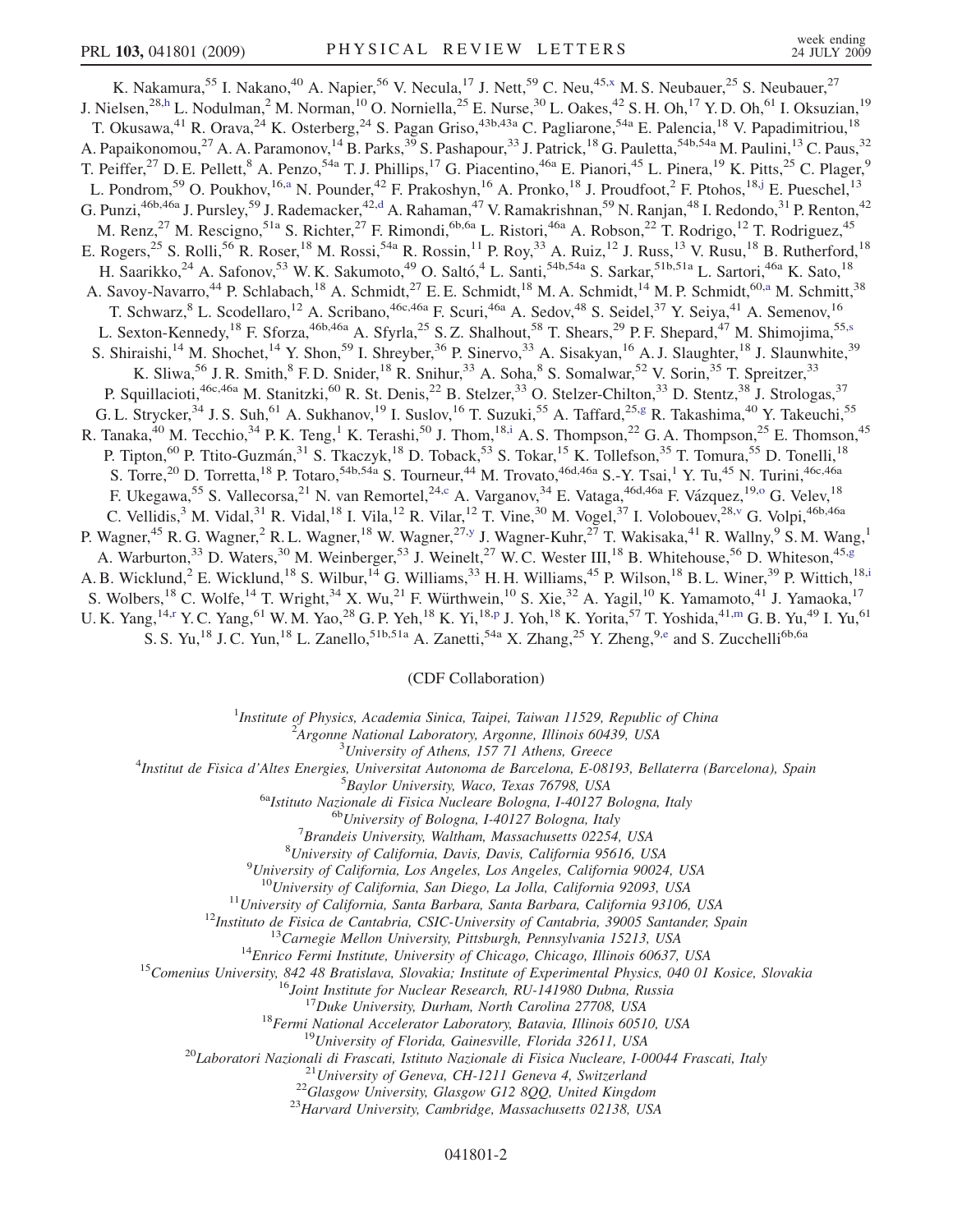$^{24}$ Division of High Energy Physics, Department of Physics, University of Helsinki and Helsinki Institute of Physics, FIN-00014, Helsinki, Finland<br><sup>25</sup>University of Illinois, Urbana, Illinois 61801, USA<br><sup>26</sup>The Johns Hopkins University, Baltimore, Maryland 21218, USA<br><sup>27</sup>Institut für Experimentelle Kernphysik, Universität Karlsruhe, 76128 Simon Fraser University, Burnaby, British Columbia, Canada V5A 1S6; University of Toronto, Toronto, Ontario, Canada M5S 1A7; and TRIUMF, Vancouver, British Columbia, Canada V6T 2A3 <sup>34</sup>University of Michigan, Ann Arbor, Michigan 48109, USA<br><sup>35</sup>Michigan State University, East Lansing, Michigan 48824, USA<br><sup>36</sup>Institution for Theoretical and Experimental Physics, ITEP, Moscow 117259, Russia<br><sup>37</sup>Univers <sup>42</sup>University of Oxford, Oxford OX1 3RH, United Kingdom<br><sup>43a</sup>Istituto Nazionale di Fisica Nucleare, Sezione di Padova-Trento, I-35131 Padova, Italy<br><sup>43b</sup>University of Padova, I-35131 Padova, Italy<br><sup>44</sup>LPNHE, Universite P <sup>46a</sup>Istituto Nazionale di Fisica Nucleare Pisa, I-56127 Pisa, Italy<br><sup>466</sup>University of Pisa, I-56127 Pisa, Italy<br><sup>466</sup>University of Siena, I-56127 Pisa, Italy<br><sup>46d</sup>Scuola Normale Superiore, I-56127 Pisa, Italy<br><sup>47</sup>Univers <sup>48</sup>Purdue University, West Lafayette, Indiana 47907, USA<br><sup>49</sup>University of Rochester, Rochester, New York 14627, USA<br><sup>50</sup>The Rockefeller University, New York, New York 10021, USA<br><sup>51</sup>Alstituto Nazionale di Fisica Nuclear <sup>59</sup>University of Wisconsin, Madison, Wisconsin 53706, USA<br><sup>60</sup>Yale University, New Haven, Connecticut 06520, USA<br><sup>61</sup>Center for High Energy Physics: Kyungpook National University, Daegu 702-701, Korea; Seoul National University, Seoul 151-742, Korea; Sungkyunkwan University, Suwon 440-746, Korea; Korea Institute of Science and Technology Information, Daejeon, 305-806, Korea; Chonnam National University, Gwangju, 500-757, Korea (Received 16 February 2009; published 20 July 2009)

We present new limits on resonant  $t\bar{b}$  production in  $p\bar{p}$  collisions at  $\sqrt{s} = 1.96$  TeV, using 1.9 fb<sup>-1</sup> of data recorded with the CDF II detector at the Fermilab Tevatron. We reconstruct a candidate  $t\bar{b}$  mass in events with a lepton neutrino candidate and two or three jets, and search for anomalous  $t\bar{b}$  production as events with a lepton, neutrino candidate, and two or three jets, and search for anomalous  $t\bar{b}$  production as modeled by  $W' \rightarrow t\bar{b}$ . We set a new limit on a right-handed W' with standard model-like coupling, excluding any mass below 800 GeV/ $c^2$  at 95% C.L. The cross section for any narrow, resonant  $t\bar{b}$ production between 750 and 950 GeV/ $c^2$  is found to be less than 0.28 pb at 95% C.L. We also present an exclusion of the W' coupling strength versus W' mass over the range 300–950 GeV/ $c^2$ .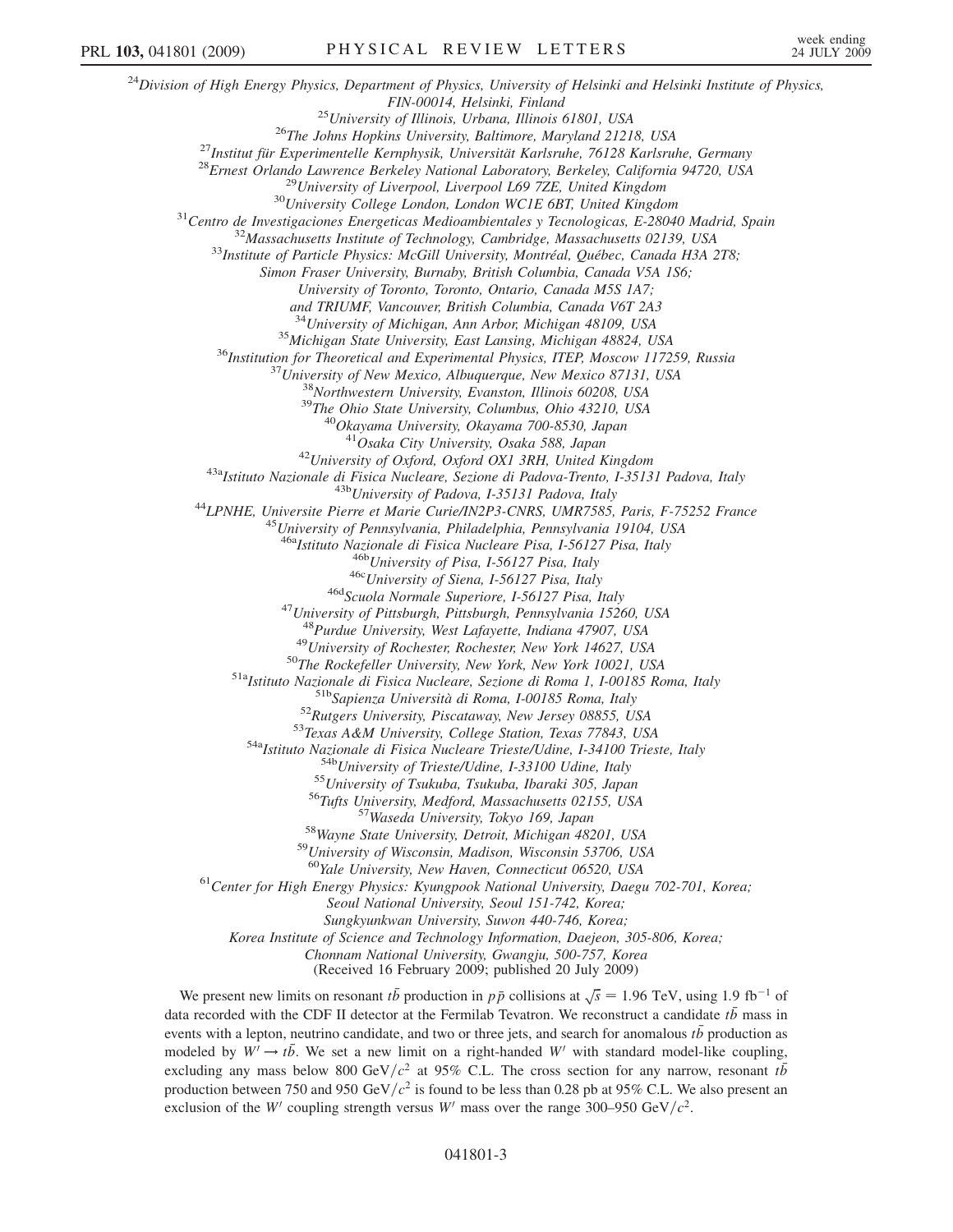#### DOI: [10.1103/PhysRevLett.103.041801](http://dx.doi.org/10.1103/PhysRevLett.103.041801) PACS numbers: 14.70.Pw, 13.85.Rm

Many modifications of the standard model (SM) of particle physics include new, massive, short-lived particles with two-body decays to known fermion pairs. A classic search strategy for these states looks for resonant signals in the spectra of two-body mass distributions. Recent techniques developed to observe electroweak single-top-quark production are well suited to a search for unexpected tb resonances [[1\]](#page-9-26). A tb resonance (inclusion of the charge conjugate is implied throughout the text) is predicted by a wide range of models containing a massive charged vector boson, generically referred to as  $W'$ . The classic model is a simple extension of the SM to the left-right symmetric simple extension of the SM to the left-right symmetric group  $SU(2)_L \times SU(2)_R \times U(1)$  [\[2](#page-9-27)], which adds a right-<br>handed charged boson W, with universal weak counting handed charged boson  $W_R$  with universal weak coupling strength and unknown mass. The  $W'$  may arise in models with other symmetry extensions: as the excitation of the W boson in Kaluza-Klein extra dimensions [[3\]](#page-9-28), as the techni- $\rho$  of technicolor theories [[4\]](#page-9-29), or as a bosonic partner in little Higgs scenarios [\[5](#page-9-30)].

The classic limits on  $W'$  are derived from searches in the  $W' \rightarrow \ell \nu$  decay channel [\[6\]](#page-9-31). For large W' masses, the sensitivity in this channel is diminished by the broad sensitivity in this channel is diminished by the broad Jacobian line shapes for the lepton momentum and  $W'$ transverse mass. Searches in the  $t\bar{b}$  channel [[7\]](#page-9-32) avoid this difficulty and also probe models where the couplings are free parameters and the leptonic decay modes may be suppressed. Although we quantify our results using the model of a right-handed  $W'$  with SM-like coupling [[8\]](#page-9-33), this analysis is sensitive to any narrow state decaying to tb, including, e.g., a charged Higgs boson or bound states arising from new dynamics in the third generation. Searches in the tb channel complement searches for neutral states coupling to  $t\bar{t}$  [[9\]](#page-9-34).<br>In this Letter we present

In this Letter we present a new search for an s-channel  $W' \rightarrow t\bar{b}$  resonance produced in  $p\bar{p}$  collisions at  $\sqrt{s}$  = 1.96 TeV at the Fermilah Tevatron. The data set of 1.96 TeV at the Fermilab Tevatron. The data set of<br>
1.9 fb<sup>-1</sup> was recorded with the CDF II detector: a standard 1.9 fb<sup>-1</sup> was recorded with the CDF II detector; a standard coordinate system [[10](#page-9-35)] is used. A detailed explanation of this analysis can be found in [[11](#page-9-36)]. Our selection is based on the leptonic decay mode  $t\bar{b} \rightarrow (\ell \nu b)\bar{b}$ , which has been<br>well understood in the search for electroweak single-tonwell understood in the search for electroweak single-topquark production [[1\]](#page-9-26). Events are expected to have a high transverse momentum  $(p_T)$  electron or muon candidate, missing transverse energy ( $\not\hspace{-.15cm}/_{T}$ ) from a neutrino [[12](#page-9-37)], and two or three jets, at least one of which is a b-quark candidate. The dominant background is from  $W +$  jet processes and electroweak top-quark production. We reconstruct each event according to our signal hypothesis  $W' \rightarrow t\bar{b} \rightarrow (\ell \nu b)\bar{b}$ , then search the mass spectrum for a<br>narrow resonance. If no signal is detected, we set limits on narrow resonance. If no signal is detected, we set limits on the  $W' \rightarrow t\bar{b}$  cross section and on the W' coupling strength  $g_{W^\prime}.$ 

The CDF II detector [[13](#page-9-38)] is a cylindrically symmetric general-purpose detector. Precision charged-particle track-

ing is accomplished by layers of silicon microstrip detectors surrounded by a large open-cell drift chamber within a 1.4 T solenoidal magnetic field. Outside the magnet are the electromagnetic and hadronic calorimeters, steel for hadronic shielding, and an exterior layer of muon detectors. The luminosity of the  $p\bar{p}$  collisions is measured using gas Cherenkov detectors at small angles.

We select data using online selection criteria which require a high- $p<sub>T</sub>$  lepton or large  $\not\hspace{-.15cm}/_{T}$  [[14\]](#page-9-39). We identify  $t\bar{b} \rightarrow \ell \nu b \bar{b}$  candidates as having an electron or muon<br>with  $n_x \ge 20 \text{ GeV}/c$ . We also require  $F_x \ge 25 \text{ GeV}$ with  $p_T \geq 20 \text{ GeV}/c$ . We also require  $E_T \geq 25 \text{ GeV}$ and two or three hadronic jets with  $p_T \geq 20 \text{ GeV}/c$  and  $|\eta| \leq 2.8$ . Jets are clustered in cones of fixed radius  $\Delta R \equiv$  $|\eta| \le 2.8$ . Jets are clustered in cones of fixed radius  $\Delta R \equiv \sqrt{(\Delta \eta)^2 + (\Delta \phi)^2} \le 0.4$ , and at least one jet is required to be "b tagged" i.e. the jet contains a secondary vertex  $(\eta)^2 + (\Delta \phi)^2$ <br>'b tagged" be "b tagged," i.e., the jet contains a secondary vertex<br>consistent with the decay of a hadron containing a b quark consistent with the decay of a hadron containing a b quark [\[15\]](#page-9-40). We reduce Z decays and  $t\bar{t}$  contamination by exclud-<br>ing events with a second charged lepton. Events consistent ing events with a second charged lepton. Events consistent with cosmic ray or photon interactions are also excluded. QCD multijet background, which does not involve a W boson, is rejected with a specific set of requirements [[11\]](#page-9-36).

The primary background process is the associated production of a W boson and jets with subsequent leptonic decay of the W boson ( $W +$  jets). Approximately 70% of our sample are  $W +$  jets events containing heavy flavor (Wbb, Wcc, Wcj) or incorrectly b-tagged light flavor (mistags). We establish the normalization of these processes from data, and estimate the fraction of the candidate events with bottom or charm flavor using the ALPGEN Monte Carlo event generator [\[16\]](#page-9-41). The mistagging rate for light-flavor jets is estimated from inclusive generic jet data [\[17\]](#page-9-42). Additional backgrounds including  $t\bar{t}$  pair pro-<br>duction, s-channel and t-channel single-ton-quark producduction, s-channel and t-channel single-top-quark production, and diboson processes (WW, WZ, ZZ) are modeled using the PYTHIA Monte Carlo event generator [\[18\]](#page-9-43) and are normalized to the next-to-leading-order cross sections predicted by theory. A small multijet background without leptonic  $W$  decay ("non- $W$ ") arises when a jet is misidentified as a lepton and  $\not{\!\! E}_T$  results from jet energy mismeasurement; this background is modeled using data. The predicted SM background is detailed in Table [I.](#page-7-0) The uncertainties are dominated by imprecise knowledge of the heavy-flavor fractions and pertain to background rate estimates only; other systematic uncertainties are discussed later. In data we observe 1362 events with two jets and 617 events with three jets.

According to the proposed  $W'$  hypothesis, the  $W'$  mass is given by reconstructing  $M_{t\bar{b}}$  from the four-momenta of the lepton, neutrino, and two jets. The unmeasured longitudinal neutrino momentum  $p_z^{\nu}$  is quadratically constrained by<br>assigning  $M_{\nu} = M_{\nu} = 80.448 \text{ GeV}/c^2$  [19]. We assign assigning  $M_{\ell \nu} = M_W = 80.448 \text{ GeV}/c^2$  [\[19\]](#page-9-44). We assign<br> $n^{\nu}$  to the smallest real solution or to the real part of  $p_z$  to the smallest real solution of to the real part of<br>complex solutions [\[20\]](#page-9-45). We assume the two highest  $E_T$ <br>iets arise from the *h* quarks even for the three-jet case in  $\frac{y}{z}$  to the smallest real solution or to the real part of  $\frac{y}{z}$  represented to the real part of jets arise from the b quarks, even for the three-jet case in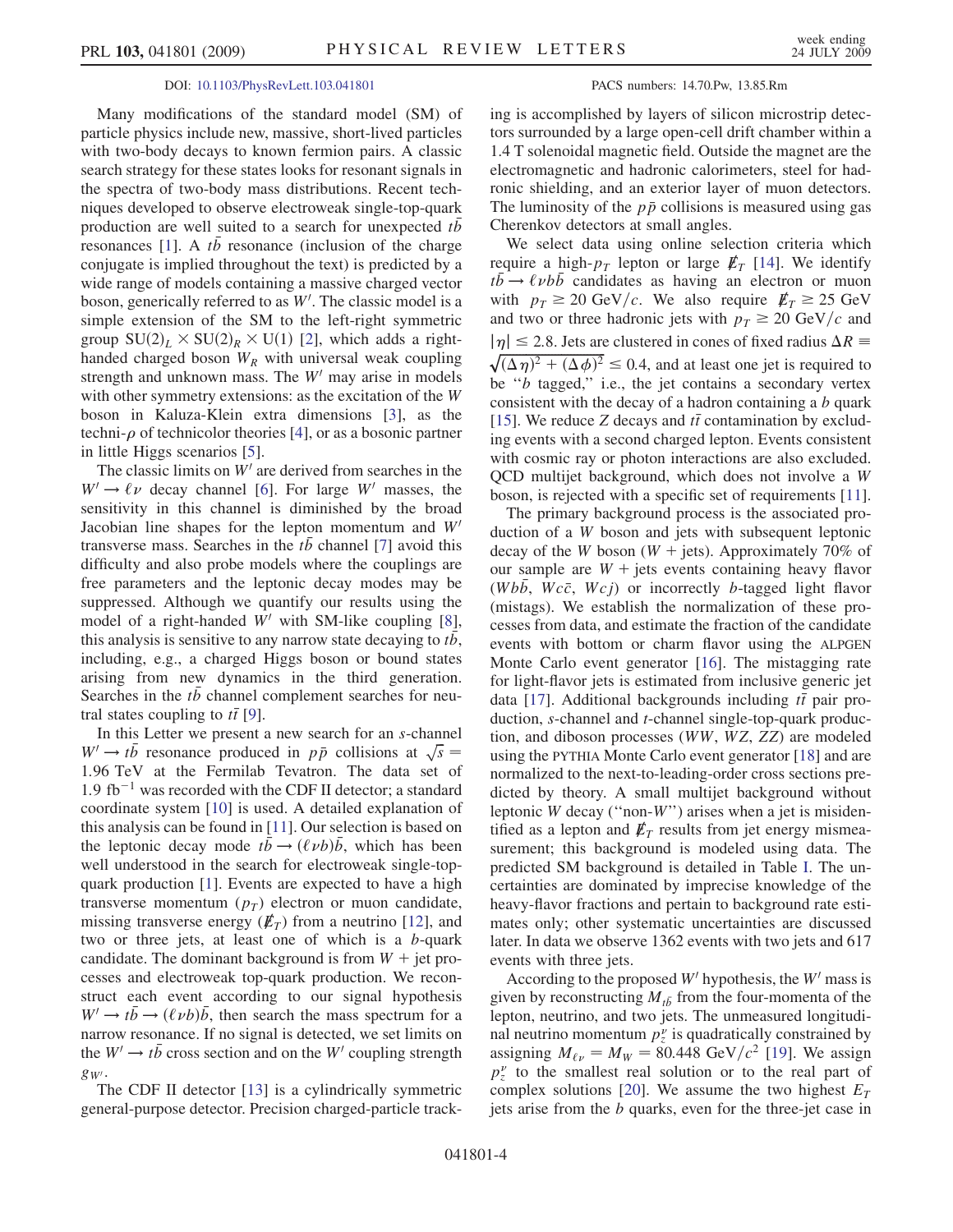<span id="page-7-0"></span>TABLE I. Predicted SM background contribution with two jets and with three jets.

| Background                     | 2 jets             | 3 jets           |
|--------------------------------|--------------------|------------------|
| Whh                            | $409.4 \pm 123.4$  | $125.6 \pm 37.9$ |
| $Wc\bar{c} + Wc\bar{j}$        | $412.4 \pm 127.2$  | $109.3 \pm 33.6$ |
| <b>Mistags</b>                 | $276.5 \pm 35.0$   | $82.5 \pm 10.7$  |
| $Non-W$                        | $53.2 \pm 21.3$    | $17.3 \pm 6.9$   |
| $t\bar{t}$                     | $126.5 + 13.4$     | $291.8 \pm 36.7$ |
| Single top quark $(t$ channel) | $53.3 \pm 7.8$     | $15.7 \pm 2.3$   |
| Single top quark (s channel)   | $35.4 \pm 5.0$     | $11.6 \pm 1.6$   |
| $WW + WZ + ZZ$                 | $54.4 \pm 4.2$     | $18.4 \pm 1.5$   |
| $Z + jets$                     | $22.6 \pm 3.3$     | $9.3 \pm 1.4$    |
| Total BG prediction            | $1443.8 \pm 254.6$ | $681.6 \pm 83.0$ |
| Observed                       | 1362               | 617              |

which the third jet has been  $b$  tagged. The reconstructed  $W$ is then combined with these two leading jets, corrected to reproduce parton-level energies, to form  $M_{t\bar{b}}$ .

Our signal model is a  $W'$  with purely right-handed decays and SM-like coupling, simulated using PYTHIA. The model assumes a top-quark mass of 175 GeV/ $c^2$ . The left-handed case is not considered since the consequent  $W - W'$  interference has not been observed in any precision W measurements. Figure [1](#page-7-1) shows the  $M_{t\bar{b}}$  distribution in data superimposed with the expected signal shape for a 600 GeV/ $c^2$  W' produced with a total cross section of 9 pb ( $\sim$  4 $\times$  the prediction for a W' with SM-like coupling (81). The reconstructed width of the signal is dominated by [\[8\]](#page-9-33)). The reconstructed width of the signal is dominated by resolution effects, particularly the jet-energy resolution [\[21\]](#page-9-46) and the incorrect assignment of jets from initial or final state radiation. Our test signal is therefore applicable for any  $W$ -like object whose width is small compared to the experimental resolution. The binning is chosen so that the experimental resolution. The binning is chosen so that background models have a sufficient number of entries in each bin, including the overflow bin for all values above 700 GeV/ $c^2$ .

Unlike single-top-quark production,  $W'$  production is entirely an *s*-channel process; contributions from the *t* and  $u$  channels are suppressed by the large  $W'$  mass. We simulate a narrow right-handed  $W'$  with SM-like coupling and a mass between 300 and 950 GeV/ $c^2$  in steps of 100 GeV/ $c^2$  below 600 GeV/ $c^2$  and steps of 50 GeV/ $c^2$ above. This is the mass range to which our analysis is sensitive to changes in the signal distribution: above 950 GeV/ $c^2$  the signal events simply pile into the  $M_{t\bar{b}}$ overflow bin. Since there is very little high-mass background, we are sensitive to excesses of just a few events in the tail. For  $M_{W'} = 800 \text{ GeV}/c^2$ , our selection efficiency in the *tb* channel is approximately  $2.8 \pm 1.0\%$ . An excess of ten events, for example, would correspond to a Tevatron cross section of 0.18 pb.

The branching ratios (BR) of a right-handed  $W'$  depend on whether decay to  $\nu_R$  is allowed; we consider both possibilities If leptonic decay is forbidden as for a leppossibilities. If leptonic decay is forbidden, as for a lep-

<span id="page-7-1"></span>

FIG. 1.  $M_{t\bar{b}}$  for events with two jets and one b tag, comparing the shapes between background and signal. Backgrounds are stacked and grouped according to similar shape. A 600 GeV/ $c^2$ W' model is shown with  $\sigma \times BR(W' \to t\bar{b}) = 9$  pb (  $\sim 4 \times$  the prediction for a W' with SM-like coupling) prediction for a  $W'$  with SM-like coupling).

tophobic W<sup>t</sup> or when  $M_{W'} < M_{\nu_R}$ , the  $M_{t\bar{b}}$  prediction<br>simply has a slightly larger pormalization. For example simply has a slightly larger normalization. For example, if  $M_{W'} = 800 \text{ GeV}/c^2$ ,  $\sigma \times \text{BR}(W' \rightarrow t\bar{b})$  is predicted to<br>be 0.337 pb if leptonic decays are forbidden and 0.262 pb if be 0.337 pb if leptonic decays are forbidden and 0.262 pb if they are allowed.

We set frequentist limits on  $W' \rightarrow t\bar{b}$  using the measure  $CL<sub>s</sub>$  from [[22](#page-9-47)], which is defined as the probability of background plus a specified signal fraction matching the data ( $P_{S+B}$ ) divided by the probability of a background-

<span id="page-7-2"></span>TABLE II. 95% C.L. limits on  $\sigma \times BR(W' \to t\bar{b})$  as function<br>of  $M_{\text{tot}}$  for a right-handed  $W'$  with SM-like coupling. The of  $M_{W'}$  for a right-handed W' with SM-like coupling. The expected limit is quoted with the range of values into which our observation should fall 68% of the time assuming no signal is present.

| $M_{W'}$ (GeV/ $c^2$ ) | Expected limit (pb)    | Observed limit (pb) |
|------------------------|------------------------|---------------------|
| 300                    | $1.56^{+0.62}_{-0.45}$ | 1.59                |
| 400                    | $1.04_{-0.30}^{+0.44}$ | 1.17                |
| 500                    | $0.74^{+0.35}_{-0.22}$ | 0.84                |
| 600                    | $0.54^{+0.24}_{-0.17}$ | 0.44                |
| 650                    | $0.46^{+0.21}_{-0.13}$ | 0.39                |
| 700                    | $0.40^{+0.17}_{-0.12}$ | 0.32                |
| 750                    | $0.33_{-0.09}^{+0.15}$ | 0.28                |
| 800                    | $0.30_{-0.09}^{+0.13}$ | 0.26                |
| 850                    | $0.28_{-0.08}^{+0.13}$ | 0.25                |
| 900                    | $0.28_{-0.08}^{+0.13}$ | 0.26                |
| 950                    | $0.30_{-0.09}^{+0.13}$ | 0.28                |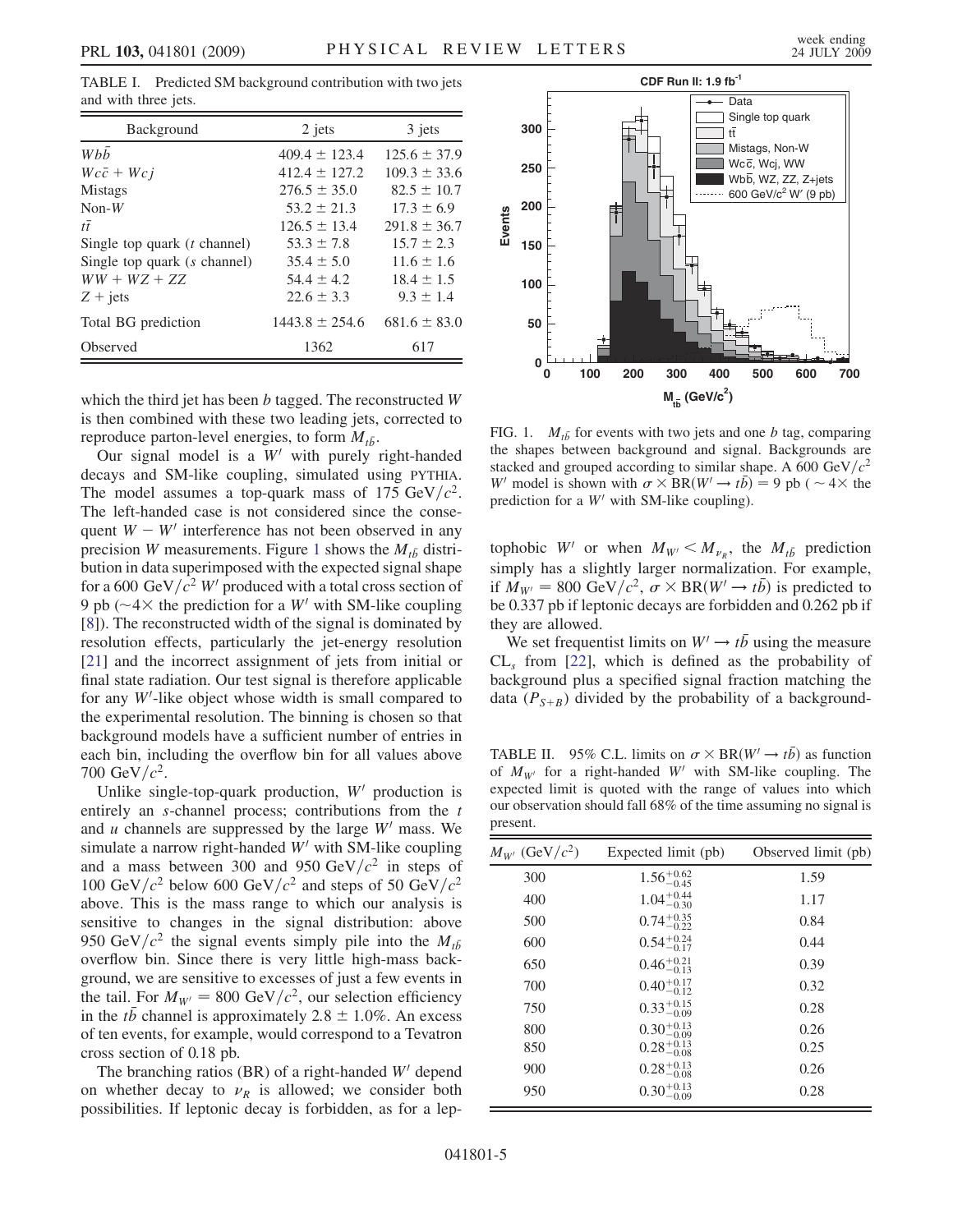<span id="page-8-0"></span>

FIG. 2 (color online). Expected and observed 95% C.L. limits on  $\sigma \times BR(W' \to t\bar{b})$  as function of  $M_{W'}$  for 1.9 fb<sup>-1</sup>, along<br>with theoretical predictions. A right-handed W' with SM-like with theoretical predictions. A right-handed  $W'$  with SM-like couplings is excluded for W' masses below 800 GeV/ $c^2$ .

only model matching the data  $(P_B)$ . Sources of uncertainty are treated using a large series of trials ( $\sim 50 \times 10^3$ ) for both cases. Each trial is produced by randomly varying all uncertain parameters in the model prediction within a Gaussian constraint about their nominal values.  $P_{S+B}$  is determined from the fraction of the  $S + B$  trials with a minimized  $\Delta \chi^2 = \chi^2 (data | S + B) - \chi^2 (data | B)$  larger<br>than in data:  $P_B$  is analogous. The 95% CT limit is set than in data;  $P_B$  is analogous. The 95% C.L. limit is set by adjusting the signal fraction assumed in the  $S + B$ model until  $CL_s = 0.05$ .

Our event selection introduces various sources of systematic uncertainty. These are manifest as errors in both the rates and shapes of the mass distributions for our signal and background models. They include jet-energy scale (JES), b-tagging efficiencies, lepton identification and trigger efficiencies, recorded luminosity, quantity of initial and final state radiation, parton distribution functions, factorization and renormalization scale, and MC modeling. Our limit procedure evaluates their impact by making reasonable variations in the model parameters and resimulating the analysis [\[11\]](#page-9-36).

The systematic uncertainties are dominated by JES and the b-tagging rate uncertainties for the signal. JES uncertainty is modeled by calculating  $1\sigma$  shifts in each jetenergy correction and adding the results in quadrature. The uncertainty in b-tagging efficiency is determined by binning the b-tagging rate as a function of energy for multijet data. The uncertainty is found to be proportional to the jet energy, allowing extrapolation to the higher energies common for our  $W'$  signal. This jet-energy weighted uncertainty on the *b*-tagging rate leads to acceptance errors as large as  $40\%$  for a  $950 \text{ GeV}/c^2$  W'.

<span id="page-8-1"></span>

FIG. 3 (color online). Observed 95% C.L. limits on the coupling strength of a right-handed  $W'$  compared to the SM  $W$ boson coupling,  $g_{W}/g_W$ , as function of  $M_{W}$  for 1.9 fb<sup>-1</sup>. The shaded region above each dashed line is excluded.

Including all such sources of uncertainty in our model results in the expected upper limit on the cross section increasing by 30%–40%.

Applying the full limit procedure, we set 95% C.L. upper limits on  $\sigma \times BR(W' \rightarrow t\bar{b})$  as listed in Table [II](#page-7-2)<br>for a right-handed W' with SM-like coupling. Predicted for a right-handed  $W'$  with SM-like coupling. Predicted cross sections for such a  $W'$  [\[8](#page-9-33)] are shown in Fig. [2](#page-8-0): we set new 95% C.L. limits of  $M_{W} > 800 \text{ GeV}/c^2$  including leptonic decays, and  $M_{W} > 825$  GeV/ $c^2$  if leptonic decays are forbidden. The best prior result used 0.9 fb<sup>-1</sup> and found  $M_{W'} \ge 768$  GeV/ $c^2$  if leptonic decays are forbidden [\[7](#page-9-32)]. These results are quoted for a top-quark mass of 175 GeV/ $c^2$  and thus are slightly conservative: using the smaller world average would increase the tb branching fraction.

For a simple s-channel model with effective coupling  $g_{W'}$ , the cross section is proportional to  $g_{W'}^4$ . Relaxing the assumption of the universal weak coupling our cross assumption of the universal weak coupling, our cross section limits can be rewritten as upper limits on  $g_{W}$  as a function of  $M_{W'}$ . The excluded region of the  $g_{W'} - M_{W'}$ plane is shown in Fig. [3,](#page-8-1) with  $g_{W'}$  in units of  $g_W$ . At  $M_{W'}$  = 300 GeV/ $c^2$ , we limit (95% C.L.) the effective coupling to be less than 0.40 of the W boson coupling. In this more general case, the effective cross section for any narrow, resonant the production between 750 and 950 GeV/ $c^2$  is found to be less than 0.28 pb at 95% C.L.

We thank the Fermilab staff and the technical staffs of the participating institutions for their vital contributions. This work was supported by the U.S. Department of Energy and National Science Foundation; the Italian Istituto Nazionale di Fisica Nucleare; the Ministry of Education, Culture, Sports, Science and Technology of